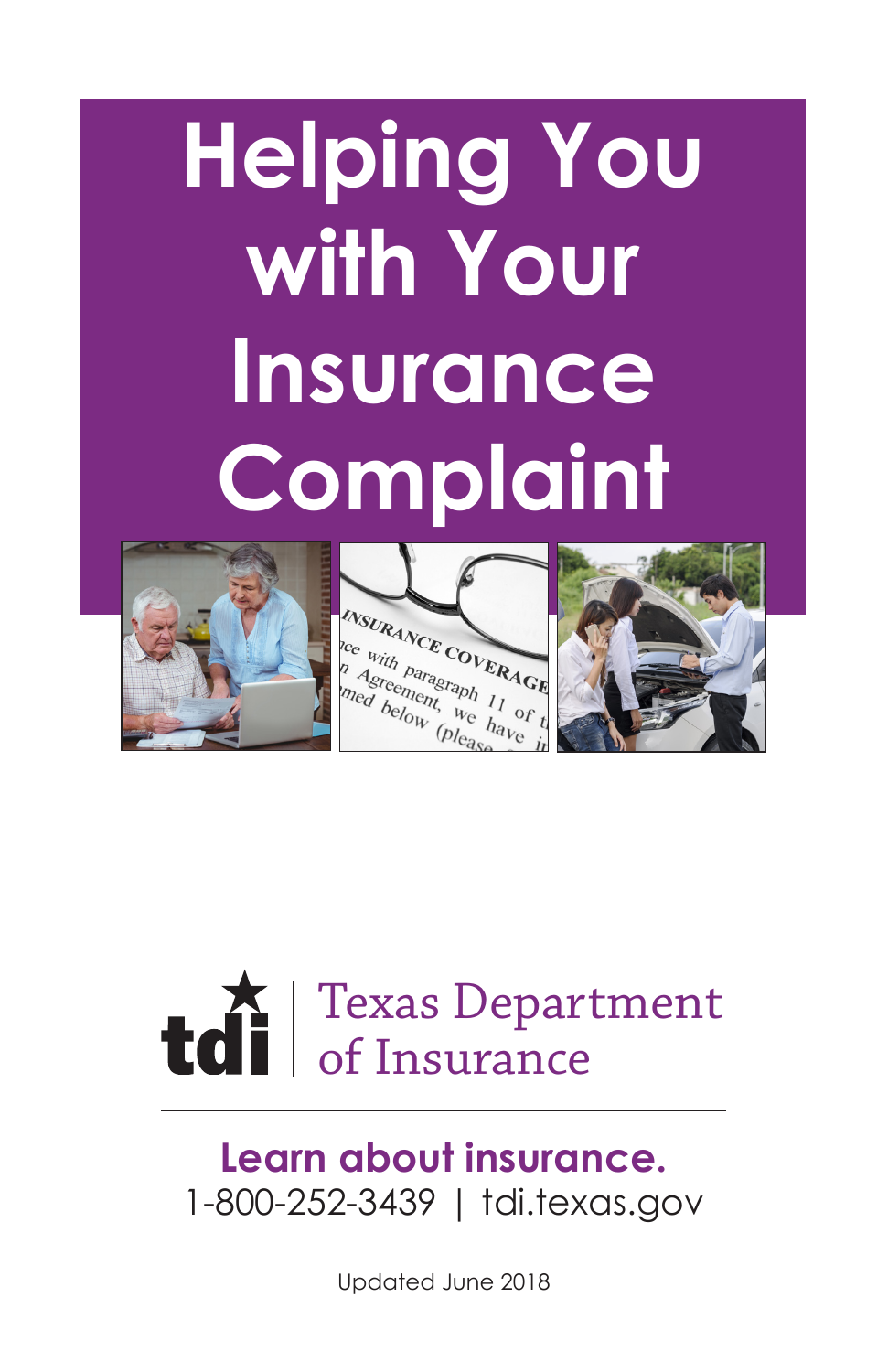# **Table of contents**

|   | What we can help with<br>Health plan complaints<br>Complaints against another person's insurance<br>company |
|---|-------------------------------------------------------------------------------------------------------------|
| 4 | Before you file a complaint with us<br>Other ways to resolve your dispute                                   |
| 5 | Filing a complaint<br>There are two ways to file a complaint.<br>Privacy of the information you send us     |
|   | What to expect after you file a<br>complaint<br>What to do if we can't help you                             |
| 8 | Be claim smart<br>Auto and homeowners insurance claim tips<br>Health insurance claim tips                   |
|   | <b>Workers' compensation</b><br>complaints                                                                  |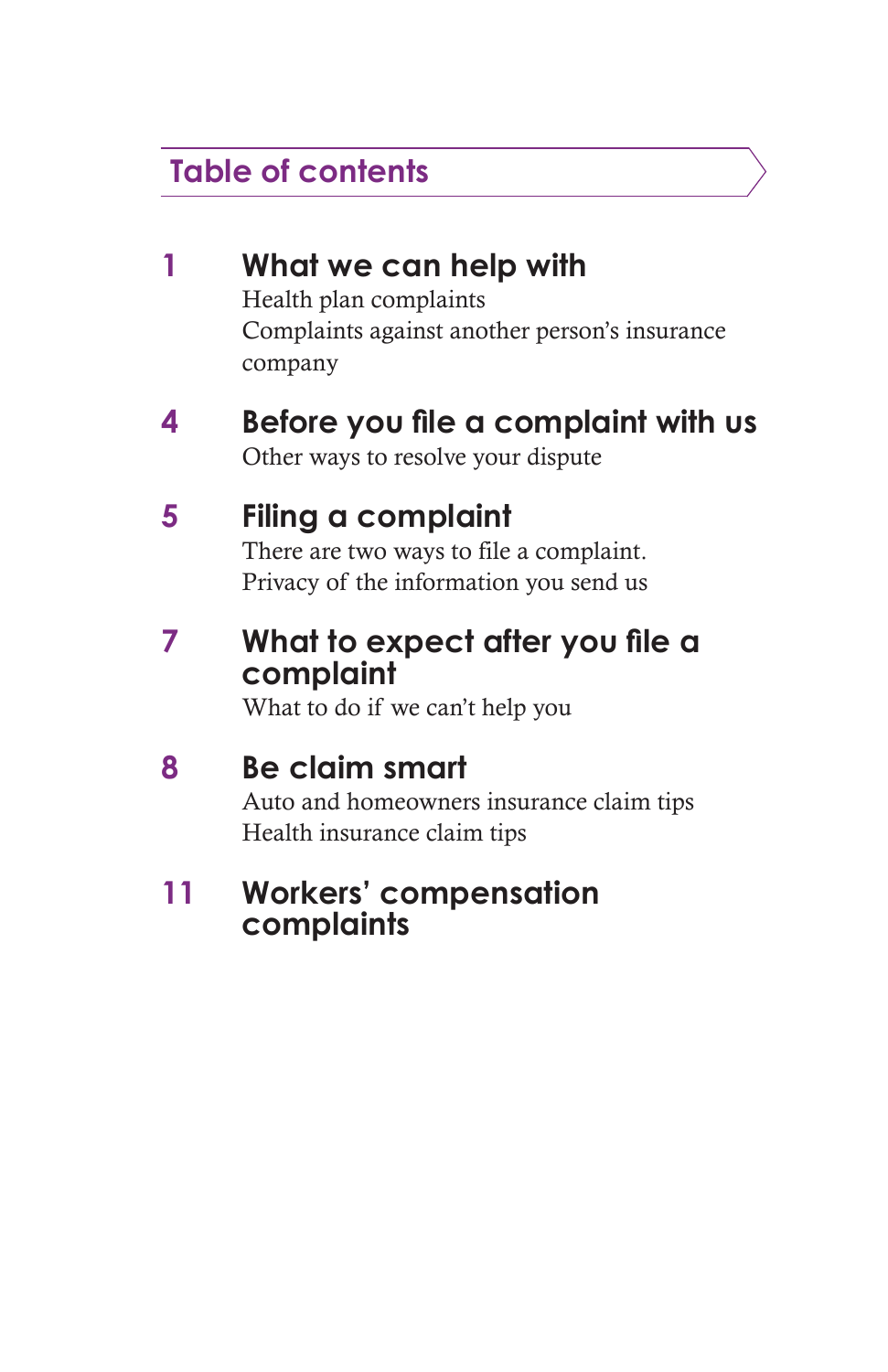# **Get help from TDI**

For insurance questions or for help with an insurancerelated complaint, call the Texas Department of Insurance (TDI) Consumer Help Line at 1-800-252-3439 or visit our website at tdi.texas.gov.

Visit HelpInsure.com to shop for automobile, homeowners, condo, and renters insurance. Visit TexasHealthOptions.com to learn more about health insurance and your options for coverage.

TDI can help you resolve complaints about insurance. Each year, we help thousands of Texans get millions of dollars in additional claim payments and refunds.

# **What we can help with**

We can help with complaints against the insurance companies, health maintenance organizations (HMOs), agents, and adjusters we regulate. We can't help with complaints about body shops, building contractors, mortgage companies, doctors, and other service providers. If you have a complaint against a service provider, send it to the agency that regulates the provider.

We can help with these types of insurance complaints:

- claim denials;
- late or slow payment of claims;
- policy cancelations and nonrenewals;
- health care treatment denials;
- poor customer service;
- misrepresentation about what a policy covers;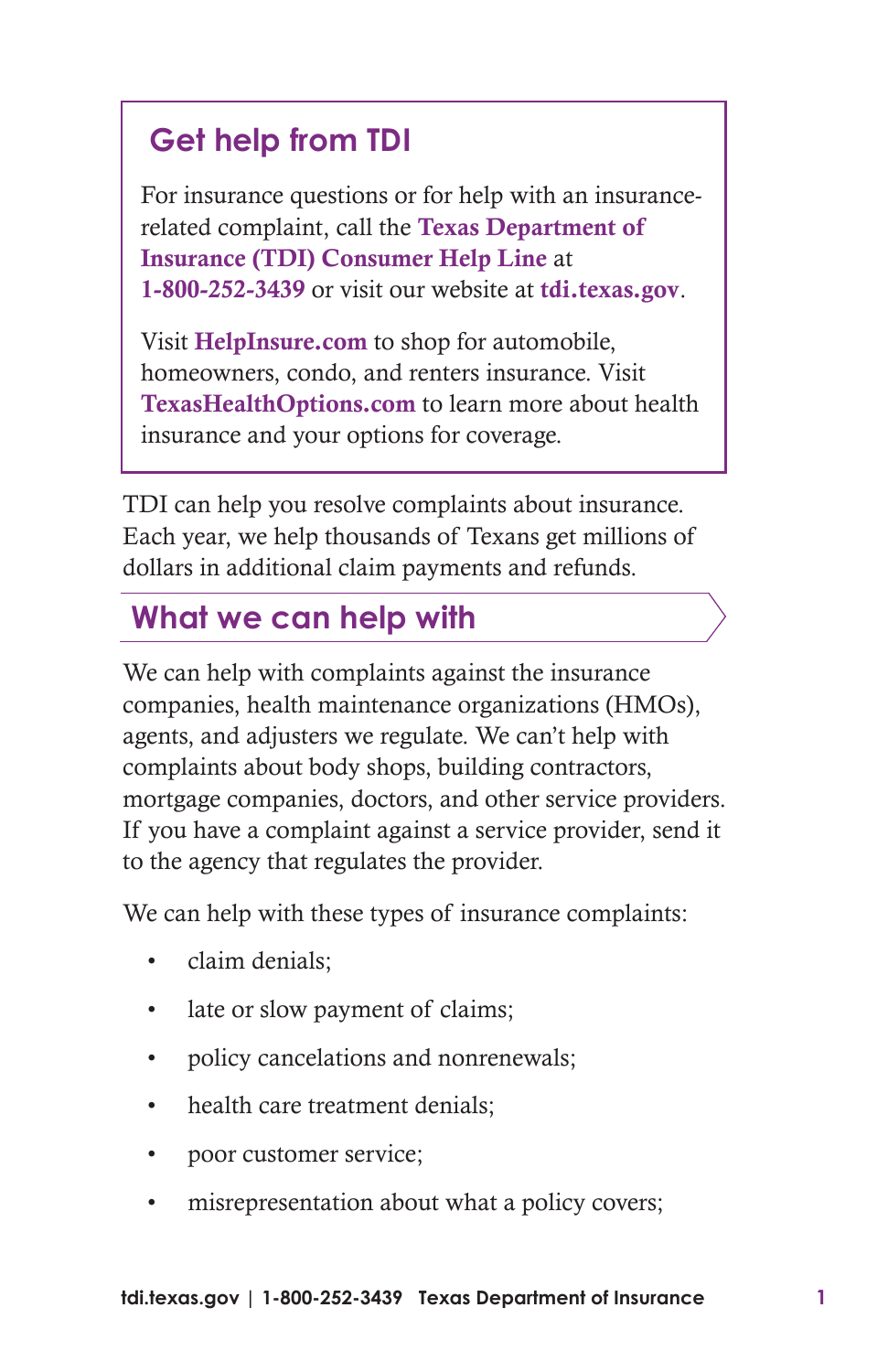- discriminatory rate increases;
- false or misleading advertising; and
- suspected insurance fraud.

# **We aren't able to:**

- decide who was at fault in an accident:
- determine the dollar amount of damages or a claim settlement amount;
- force a company to pay a claim, unless the failure to pay violates a law or the provisions of your policy;
- settle a dispute when you and the company or agent disagree about the facts;
- give legal or medical advice; or
- decide about health care treatments or services

Even if we can't resolve your complaint, our involvement might cause a company to look more closely at your issue and better address your concerns. Your complaints and questions also help us identify potential problems with insurance companies, HMOs, agents, and adjusters.

#### **Complaints against another person's insurance company**

If your complaint is against another person's insurance company, our ability to help you might be limited. For instance, we probably won't be able to help if you're in a wreck and the other driver's insurance company won't accept liability and pay your claim.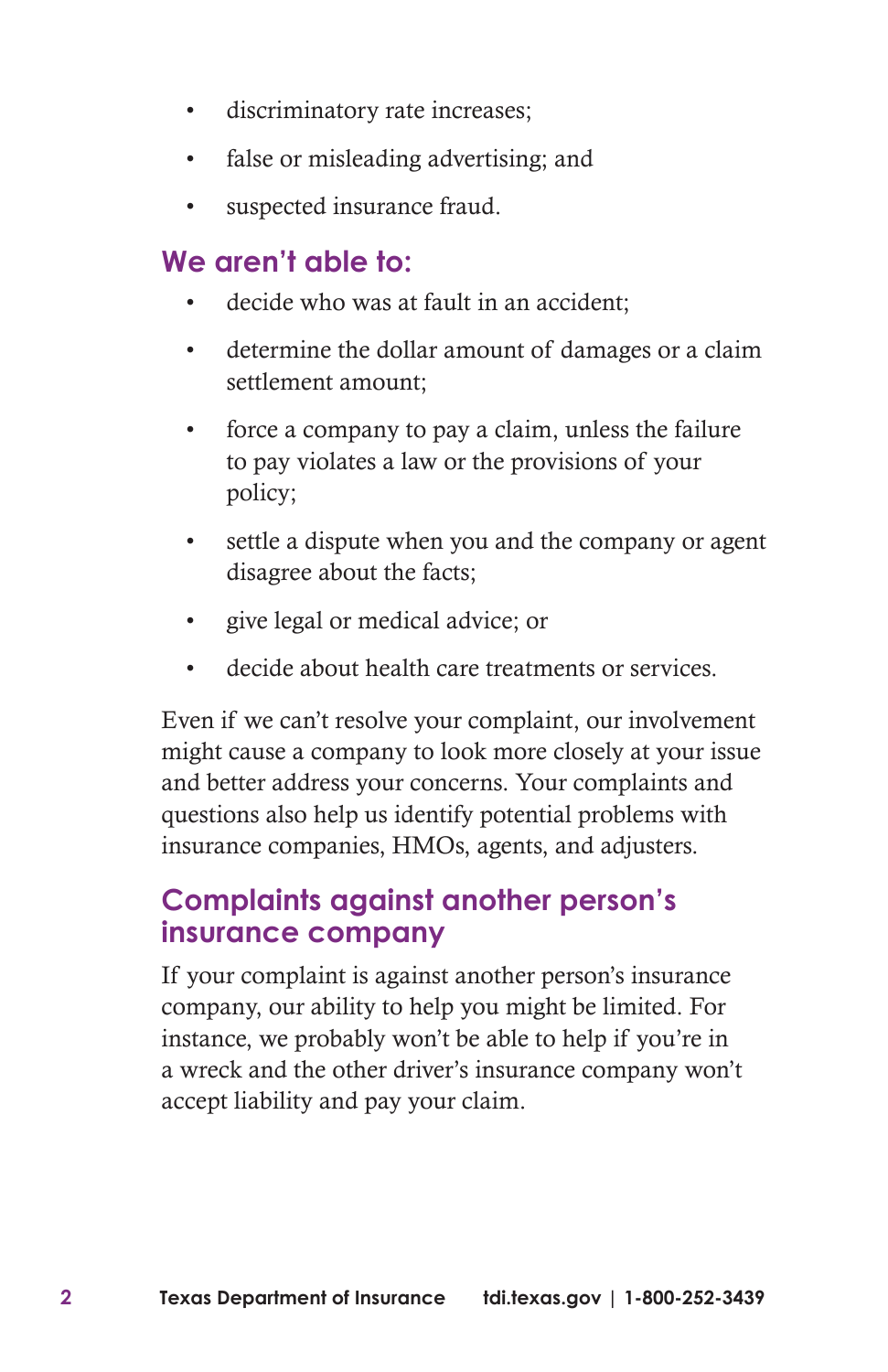# **Health plan complaints**

There are two kinds of health plans, fully funded health plans and self-funded plans.

- A fully funded plan is one in which the insurance company or HMO pays claims. These plans are also called fully insured plans. Most health plans offered through small- and medium-sized employers are fully funded.
- A self-funded health plan is one in which the employer pays its employees' claims. The employer may hire an insurance company or someone else to handle the claims process and paperwork. Most large employers have self-funded plans.

TDI regulates fully funded health plans and can help you resolve complaints against them. We usually can't help with complaints against self-funded plans. The U.S. Department of Labor regulates self-funded plans.

If you have a complaint against a self-funded health plan offered by a government or church employer, follow the complaint procedures in your benefits booklet. If you have a complaint against a self-funded health plan offered by a private-sector employer or union, file the complaint with the U.S. Department of Labor. For more information, call the Department of Labor's Dallas Regional Office at 972-850-4500.

#### What kind of health plan do I have?

To find out what kind of plan you have, look at your health plan card. If it says "TDI" or "DOI," you have a fully funded health plan. You can also ask the benefits administrator where you work.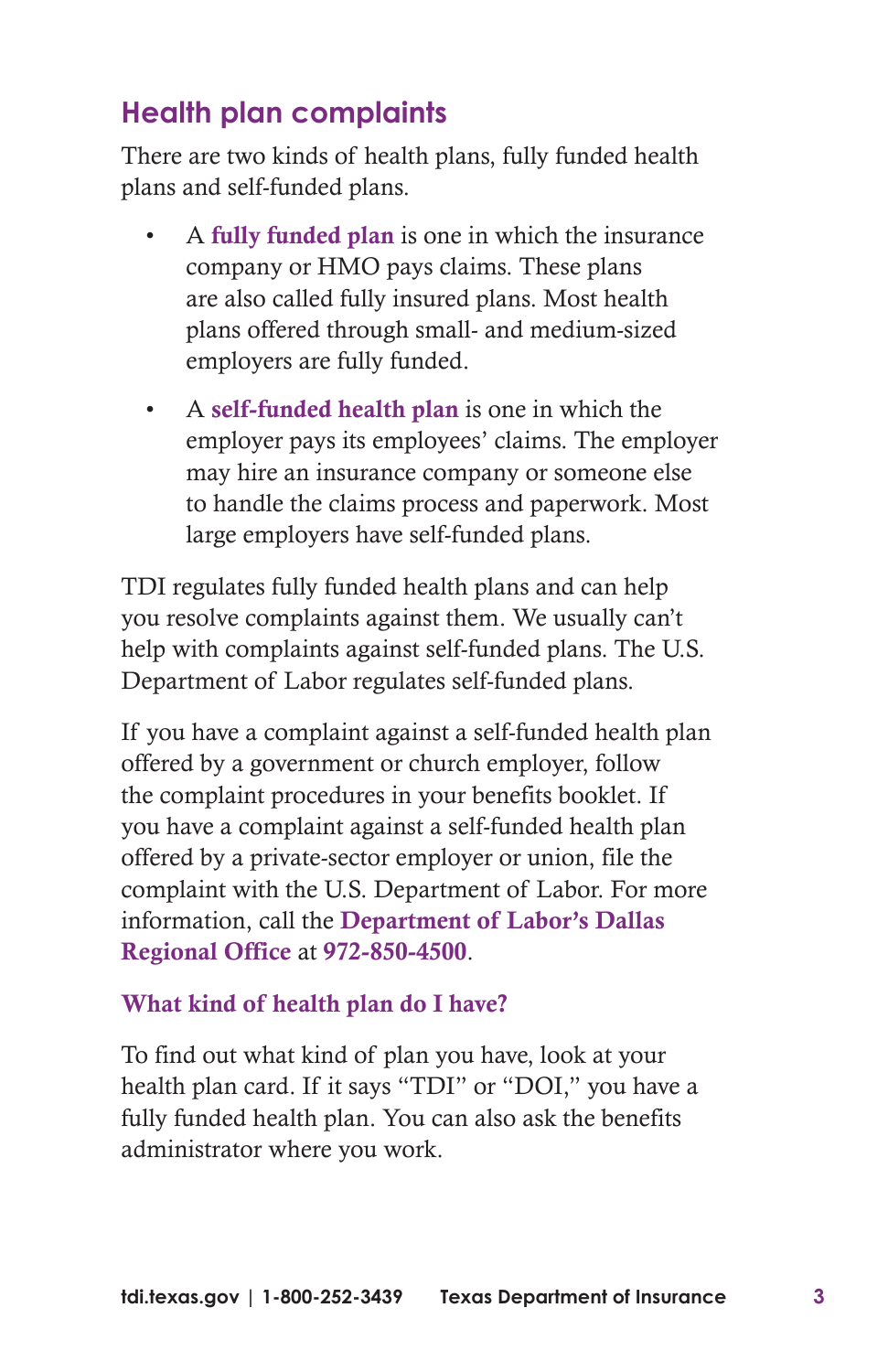# **Before you file a complaint with us**

Call your insurance company first. Many complaints can be resolved by talking to the company about your issue.

Most insurance companies have a toll-free customer help line. The phone number is printed on your policy. You can also call our Consumer Help Line or use the Company Lookup feature on our website at apps.tdi.state.tx.us/pcci/pcci\_search.jsp.

# **Other ways to resolve your dispute**

- Most auto and homeowners policies allow you to resolve some disputes through a process called "appraisal." The appraisal process is for disputes about the amount of your damage. Ask your company if your policy allows appraisal. If you use the appraisal process, you and the insurance company will each hire an appraiser. The appraisers try to agree on the amount of damage. If they can't agree, an independent "umpire" will decide. You pay for your appraiser and half the fees and expenses for the umpire, if one is needed.
- Health plans have a process for you to appeal denied claims. Ask your health plan about the appeals process.
- If your health plan denies a treatment or health service, you might be able to have an independent review organization (IRO) review the denial. The insurance company or HMO must pay for the review and follow the IRO's decision. You must appeal the denial with your health plan before asking for an IRO review. For more information, visit http://www.tdi.texas.gov/pubs/ consumer/cb057.html . You can also call our IRO Information Line at 1-866-554-4926 or email URAGrp@tdi.texas.gov.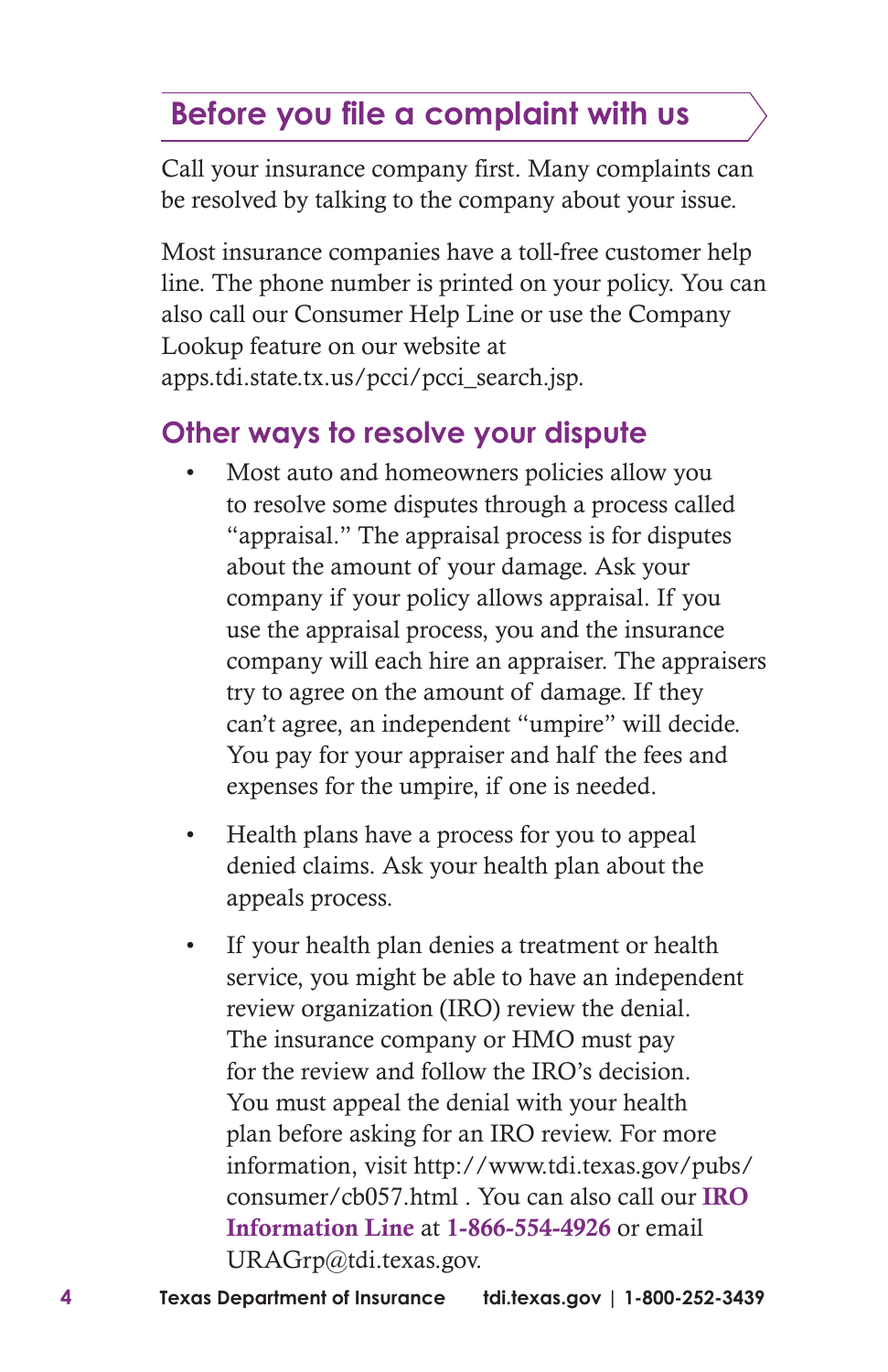If you have a dispute about a bill from a hospitalbased out-of-network provider or an emergency care provider, you might be able to reduce the amount you owe through mediation. During mediation, the provider and your health plan discuss your bill. The goal is to agree on how much the provider will charge, how much your plan will pay, and how much you must pay. If they can't agree, an independent mediator will try to resolve the dispute. Not all claims are eligible for mediation.

Once your provider gets notice that you've requested mediation, the provider may not try to collect payment from you (other than for copayments, deductibles, and coinsurance) until the mediation ends or you withdraw your request.

For more information about mediation, visit www.tdi.texas.gov/consumer/cpmmediation.html.

# **Filing a complaint**

If you're unable to resolve your dispute, file a complaint with us. To look into your complaint, we'll need this information from you:

- your name, address, and daytime phone number;
- the names of the insurance company, agents, or adjusters your complaint is about;
- your policy number;
- your claim number and the date of your loss;
- a copy of both sides of your health insurance card, if your complaint involves health insurance;
- a description of the problem; and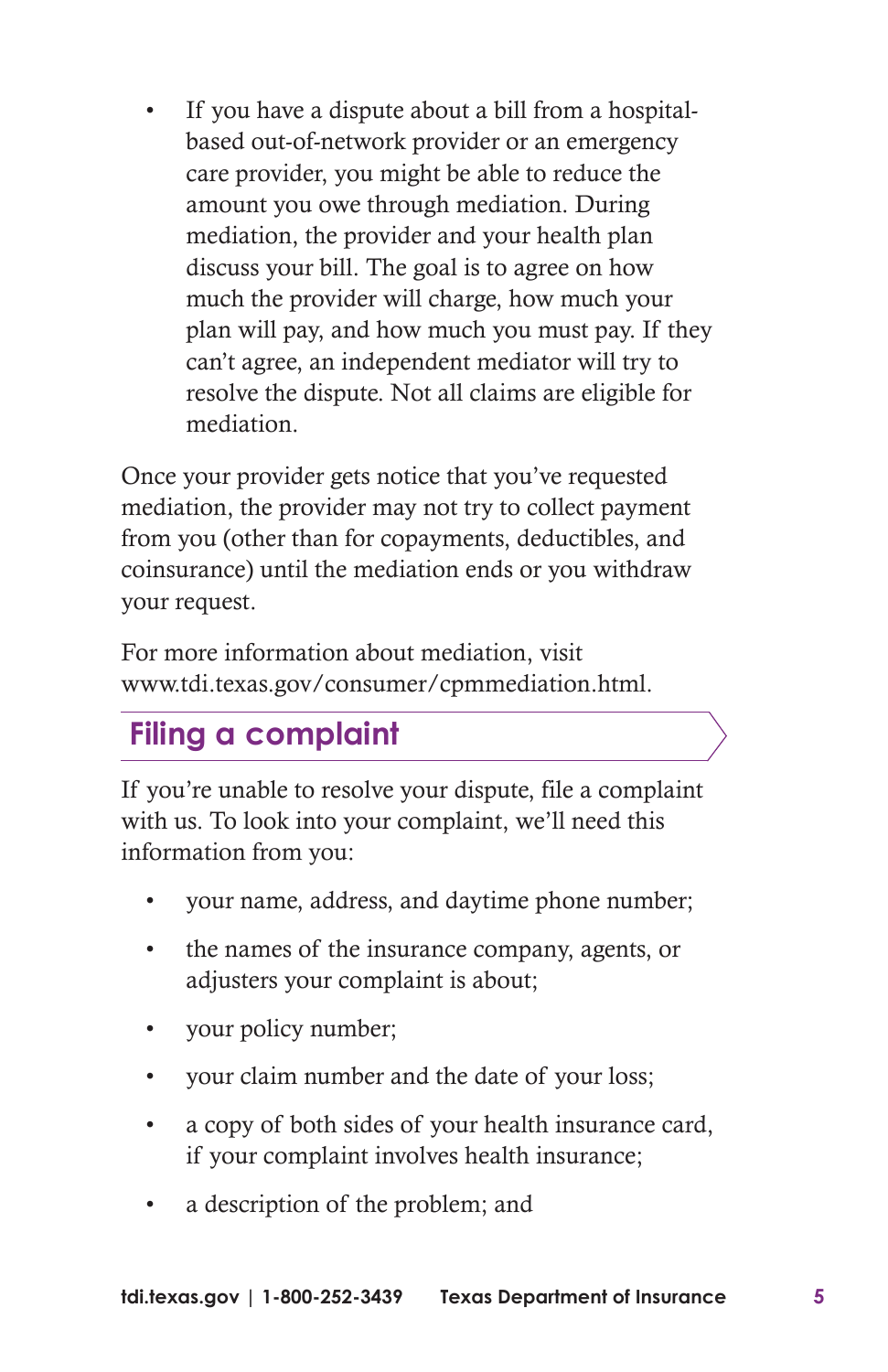what you believe would be a fair resolution of your complaint.

# **There are two ways to file a complaint.**

1. Use our Online Complaint Portal at www.tdi.texas.gov/consumer/complfrm.html to file your complaint electronically.



Note: The portal will time out after two hours of inactivity. To avoid losing what you've entered, type your text in a document outside the portal and copy it over. The portal works only in the Internet Explorer 11 and Google Chrome browsers on a PC.

2. Print the PDF complaint form and mail or email it to us. You can save the form to your computer and type in your responses. If you save it to your computer, sign the form by typing your name in the signature field. Get the PDF form at www.tdi.texas. gov/forms/consumer/cp012complform.pdf.

#### Send the paper form to us one of these ways:

- Email: ConsumerProtection@tdi.texas.gov
- Mail: Consumer Protection, MC 111-1A, Texas Department of Insurance, PO Box 149091, Austin, TX 78714-9091
- In person: Consumer Protection, Texas Department of Insurance, 333 Guadalupe St., Austin, TX 78701
- Fax: 512-490-1007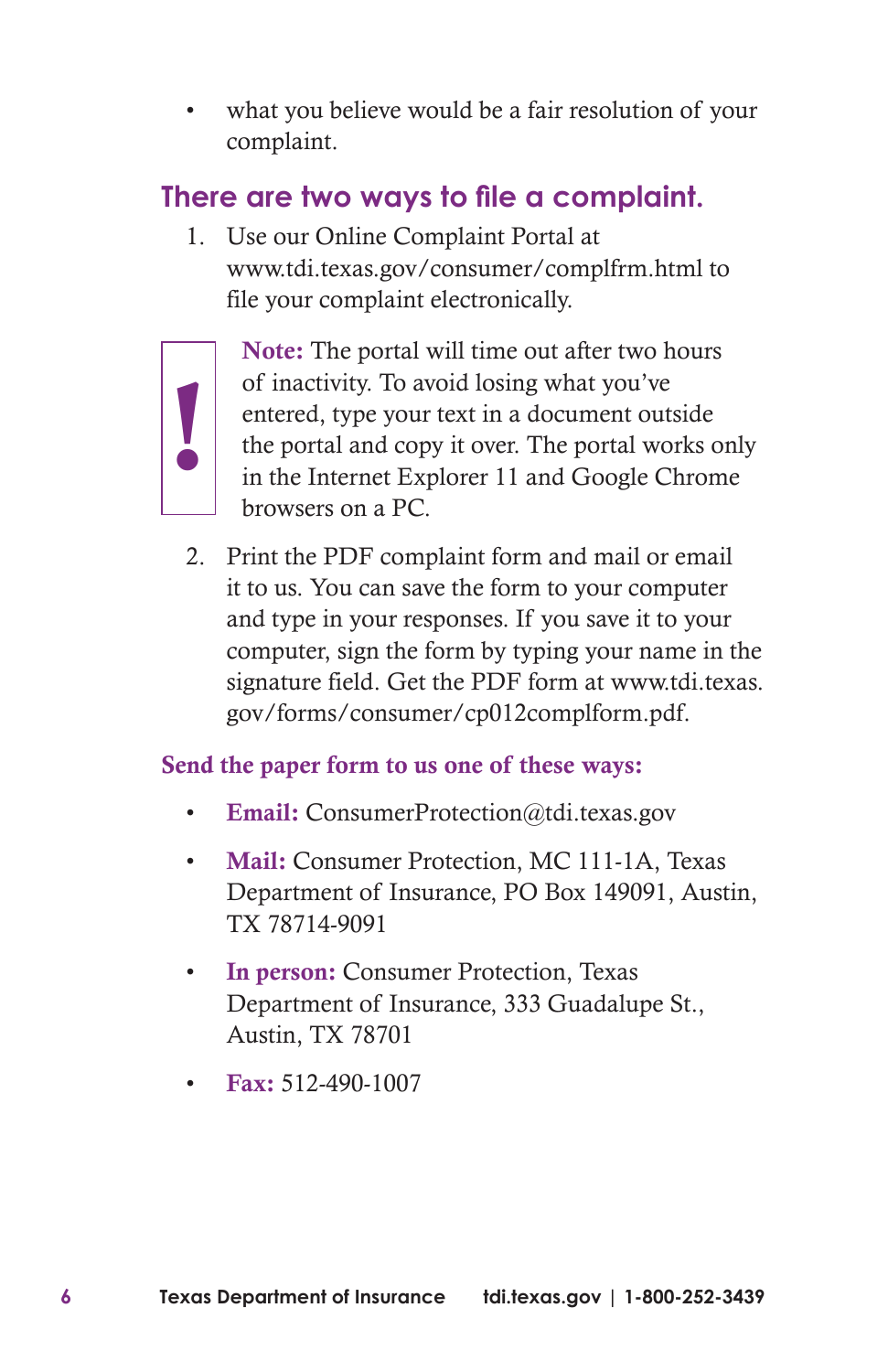# **Sending documents to support your complaint**

If you need to submit documents or photos with your complaint, you can upload them on the Online Complaint Portal or email them to us at ConsumerProtection@ tdi.texas.gov. We can accept PDF, Word, and Excel documents. We can accept photos in JPG format. You can also send paper copies to us by regular mail or fax. We can't accept links to online documents, pictures, or videos.

# **Privacy of the information you send us**

To help resolve your complaint, we need to share the information you send us with the person or company you complained about. You must sign a consent form allowing us to share the information. If you don't sign the consent form, we might not be able to help you.

Some of the information in your complaint can be given to anyone who requests it under the Texas Public Information Act. We will not give out medical records, financial information, email addresses, and other information that's confidential by law.

# **What to expect after you file a complaint**

After you file your complaint with us, we will:

- Tell the company about your complaint and ask for a response.
- Send you a letter with the company's response and an explanation of the outcome. This will usually be within 60 days after we get your complaint.
- Decide whether the company violated the terms of your policy or certificate of coverage.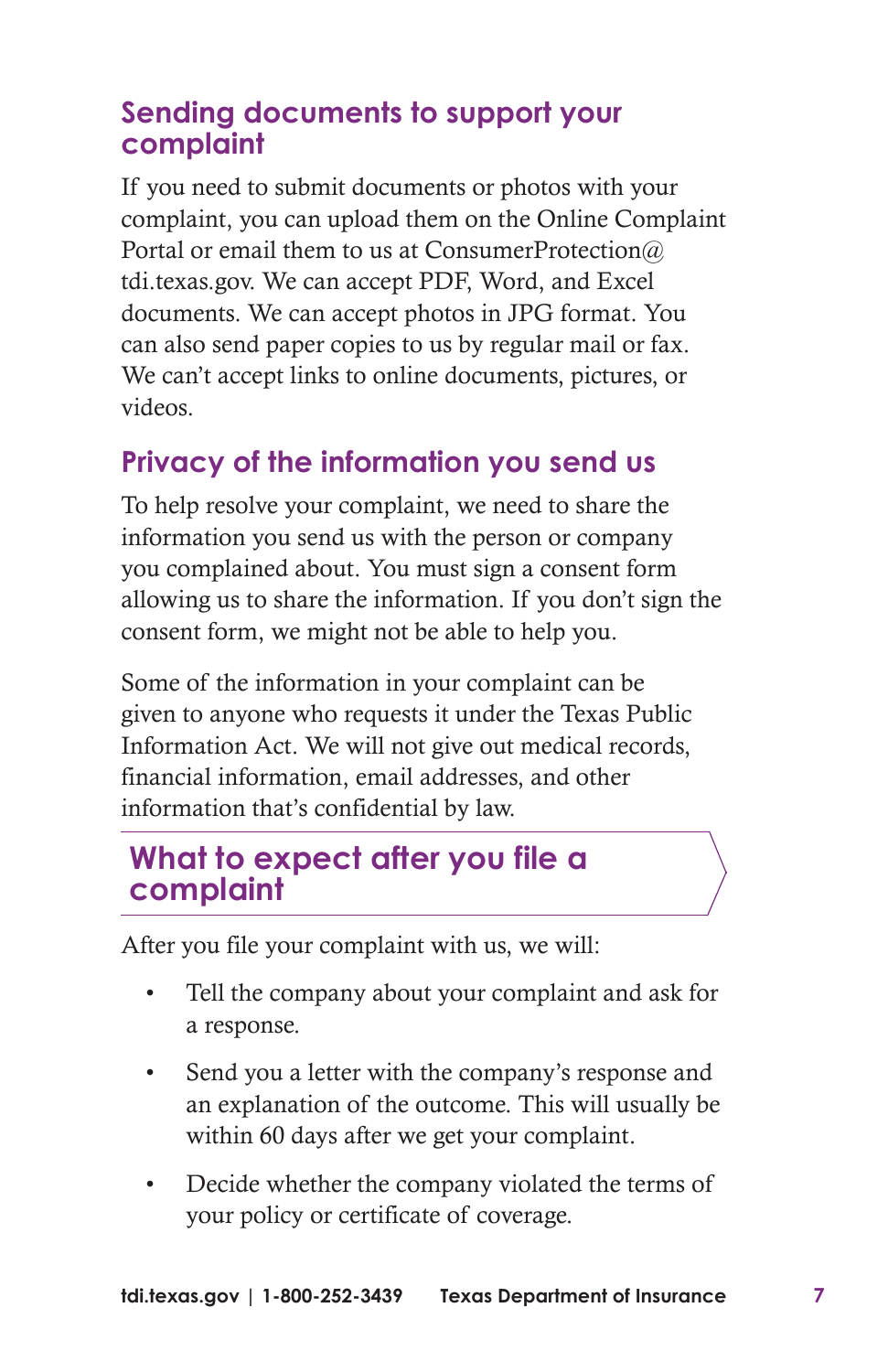• Decide whether the company, agent, or adjuster broke insurance laws. If a law was broken, we can take enforcement action.

### **What to do if we can't help you**

For some disputes, your only option might be to resolve your issue in court. If the amount of your claim is less than \$10,000, you might be able to use Justice Court. You don't need an attorney in Justice Court and the process is more informal than regular court. For more information, call your county Justice of the Peace office.

For other disputes, talk to an attorney about your options.

# **Be claim smart**

Most of the complaints we get are disputes about claim settlements or denials. Follow these tips to help avoid problems:

- **Read your policy carefully.** A policy is a contract between you and the insurance company. Read your policy to understand what's covered and what's not.
- Read the Consumer Bill of Rights. The Consumer Bill of Rights explains your rights and responsibilities. There are bills of rights for auto and homeowners insurance. Insurance companies must include a copy of the bills of rights with your auto and homeowners policies. You can also view them on our Consumer Bill of Rights web page.
- Take notes about calls with the insurance company. Include the date and what you talked about. Include the name and title of the person you spoke with.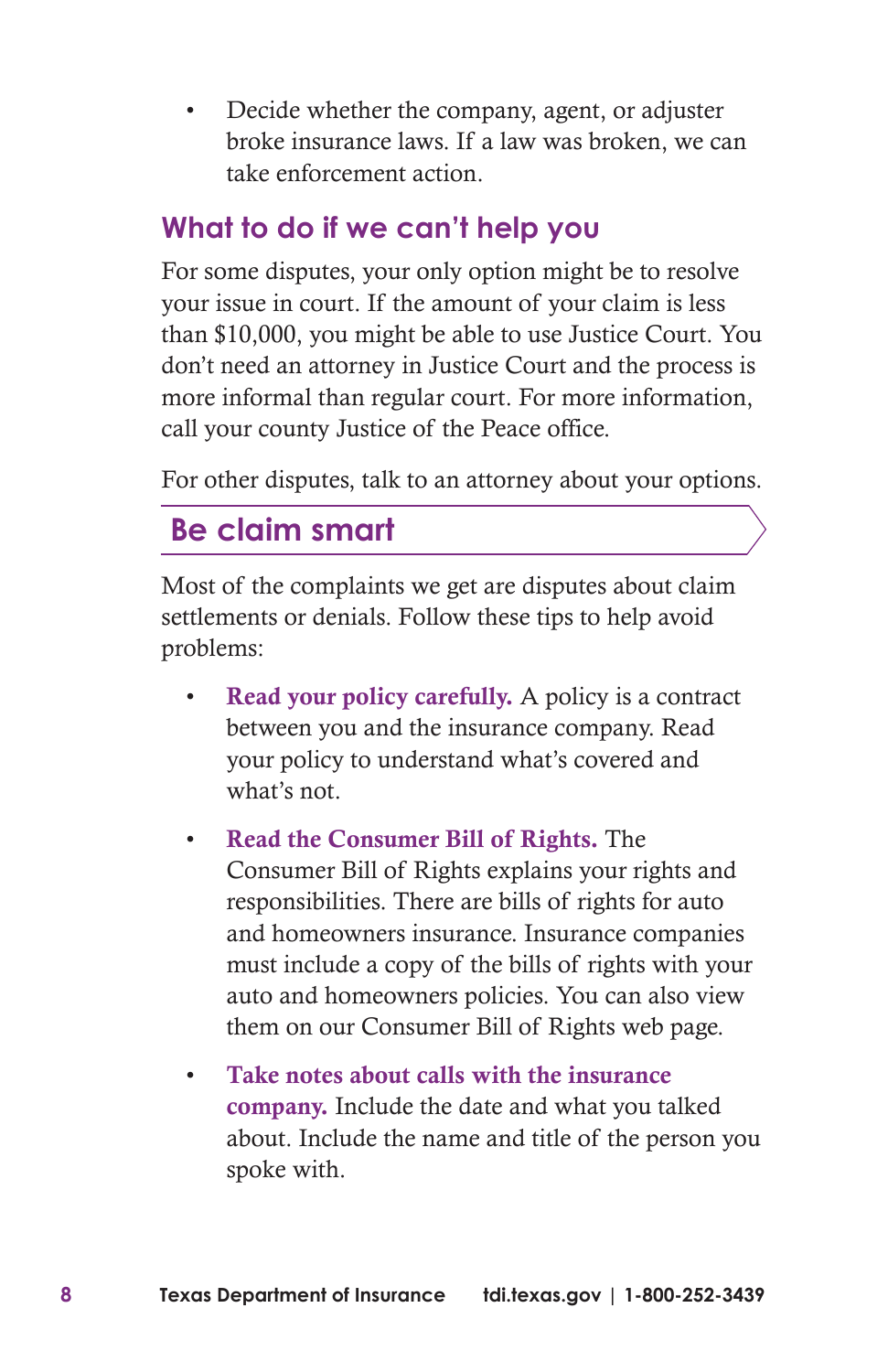Ask the company to show you the policy language it used to decide. The disagreement might be because you and the company read your policy differently.

#### **Auto and homeowners insurance claim tips**

- Keep all receipts for repairs you make to your damaged property. Auto and homeowners policies may require you to make reasonable temporary repairs to prevent further damage. Your policy covers the cost of these repairs. If possible, take pictures or videos of your damaged property before making any repairs.
- Don't make permanent repairs until the adjuster has seen the damage. Also, don't throw away damaged items until the adjuster has seen them. Try to be there when the adjuster looks at your property.
- Ask the adjuster for an explanation of the claim settlement offer. For homeowners claims, the claim settlement offer will include a list of your damaged items, along with their replacement cost value and depreciation. Find out how the adjuster got the cost estimates.
- Be prepared to negotiate. If your repair or replacement estimates are higher than the company's settlement offer, talk to your adjuster. If you have receipts, ads, or other documents that show a higher replacement cost, give them to your adjuster. You can also have your contractor and the adjuster talk about repair or replacement costs.
- Save receipts for the items you replace. If you have replacement cost coverage, you must show you actually replaced an item before the company will pay you fully for it.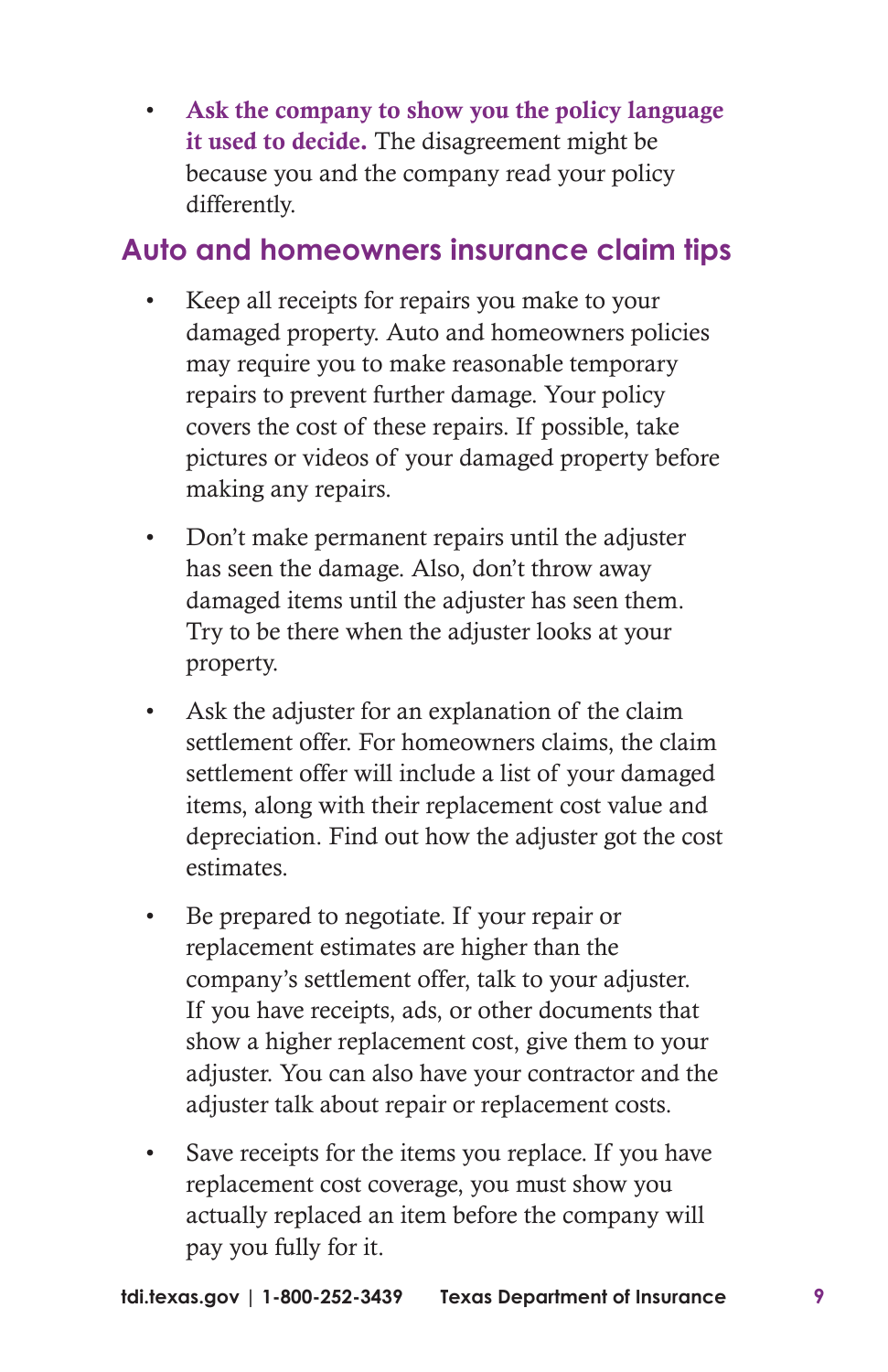Get witness statements and police reports if you're in an accident. If you're in a wreck caused by another driver, independent witness statements and police reports can help prove fault. This could be important if the other driver denies causing the accident and the insurance company refuses to pay your claim.

# **Health insurance claim tips**

- Use doctors and health care providers in your network. Some health plans contract with doctors and other providers to treat the plan's members. These plans usually require you to go to doctors in your network for nonemergency care. If you go to doctors who aren't in your network you might have to pay the full cost yourself.
- Find out in advance if the providers treating you are in your network. This is especially important if you're in the hospital. Even if the hospital is in your network, some people assigned to your care might not be. If you have surgery, for instance, the surgeon might be in your network but the anesthesiologist might not be. Out-of-network providers can bill you for the cost of your care that your health plan won't pay. If you know in advance that an out-of-network provider will be treating you, you might be able to negotiate a lower rate with the provider.
- Ask your doctor to use in-network labs. If you have blood work or other tests in your doctor's office, the doctor might send the tests to an outside lab for processing. If the lab isn't in your network, it can bill you for the costs that your health plan won't pay.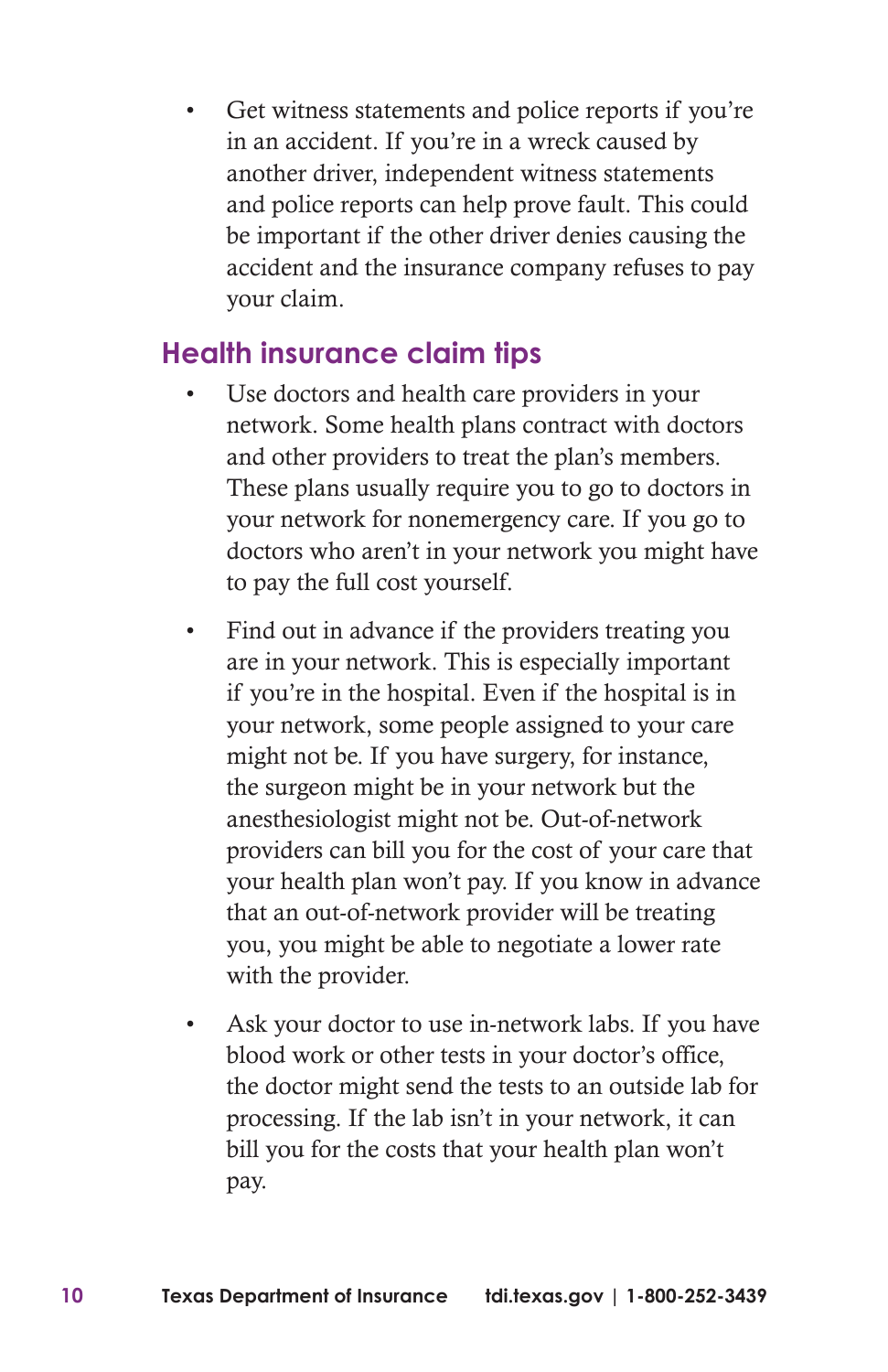- Find out in advance whether you need a referral to see specialists. If you have a primary care doctor, your health plan will usually require you to get a referral before going to a specialist. If you don't get a referral, you might have to pay the full cost yourself. Before you schedule an appointment with a specialist, ask your health plan whether you need a referral.
- Ask your plan whether it needs to approve treatments in advance. Some health plans require you to get approval in advance for some treatments and services. If you don't get approval, the plan might not pay for the service.
- Know your rights and responsibilities. Read your health plan's benefits booklet to understand your rights and responsibilities. Understand what services are covered, whether there are any restrictions, and the amount you must pay for care.

# **Workers' compensation complaints**

Workers' compensation claim disputes are handled through a formal process. If you have a dispute about your workers' compensation claim, call your local Division of Workers' Compensation office. For more information, call DWC at 1-800-252-7031.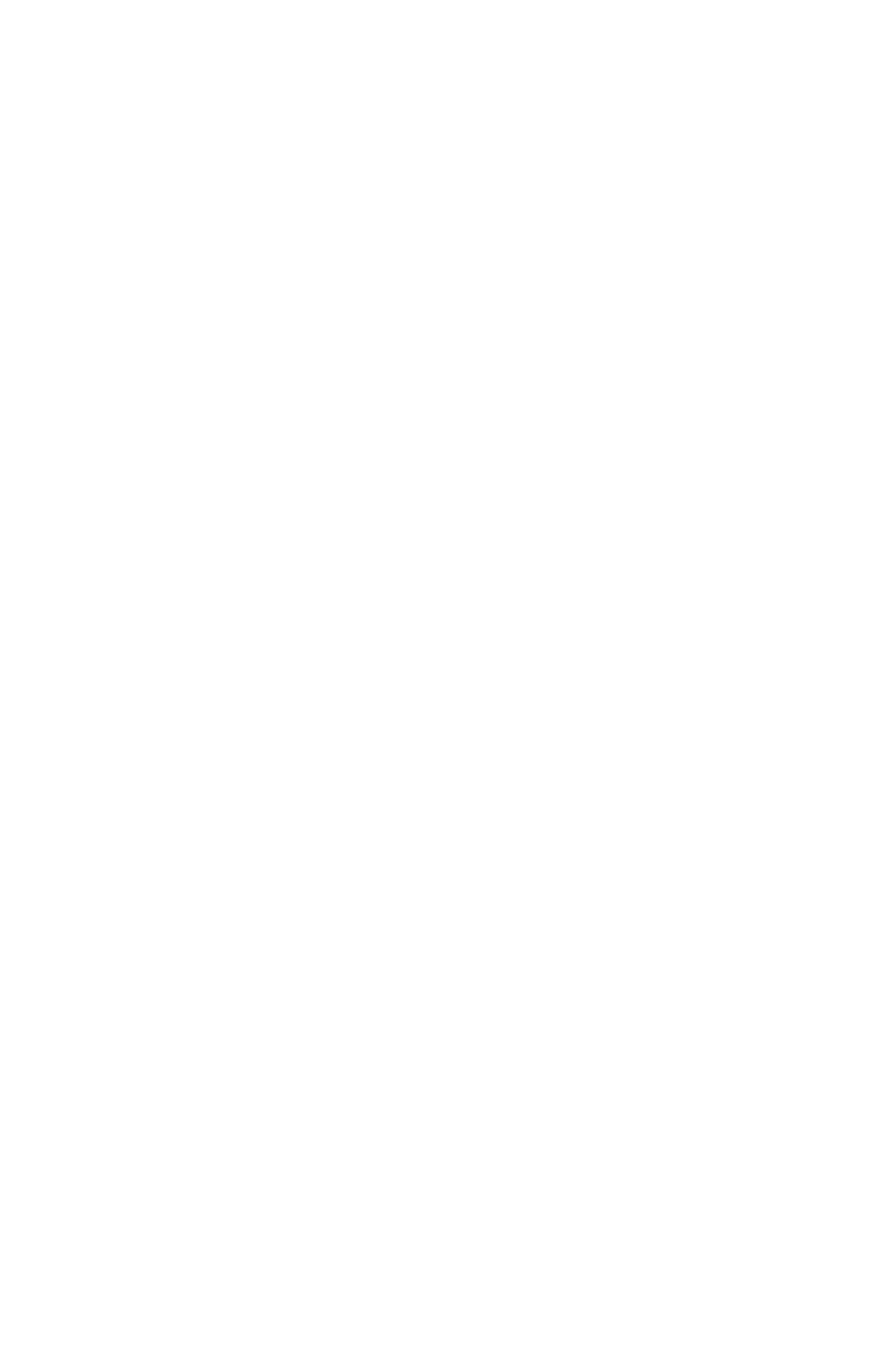

**Compliance Division - Consumer Protection (111-1A)** 333 Guadalupe, Austin, Texas 78701 \* PO Box 149091, Austin, Texas 78714-9091 (800) 252-3439 | F: (512) 490-1007 | TDI.texas.gov | @TexasTDI

Date

# **Complaint Form**

## **► Submitting your complaint**

Please fill out all portions of the complaint and authorization forms and sign the form at the end. Send your complaint to the Texas Department of Insurance one of these ways:

| Online Complaint Portal: www.tdi.texas.gov/consumer/complfrm.html |                                      |  |  |
|-------------------------------------------------------------------|--------------------------------------|--|--|
| <b>Email:</b> ConsumerProtection@tdi.texas.gov                    | Mail: Consumer Protection, MC 111-1A |  |  |
| <b>Fax:</b> 512-490-1007                                          | Texas Department of Insurance        |  |  |
| In person: 333 Guadalupe, Austin, Texas 78701                     | PO Box 149091                        |  |  |
|                                                                   | Austin, Texas 78714-9101             |  |  |

Note: We can only accept hard copies, CDs, USB flash drives, and email attachments with documents, photos, and videos in PDF or JPEG format. We can't accept links to online documents and pictures.

# **► Contact information**

| Name                                                 | Provider (if applicable)    |                           |
|------------------------------------------------------|-----------------------------|---------------------------|
| Address                                              |                             | Apartment or suite number |
| City                                                 | State                       | ${\sf ZIP}$               |
| Preferred phone                                      | Work phone                  |                           |
| ▶ Policyholder information (if different than above) |                             |                           |
| Name                                                 |                             |                           |
| <b>Address</b>                                       |                             |                           |
| $\overline{City}$                                    | State                       | ZIP                       |
| $\triangleright$ My complaint is against             |                             |                           |
| Insurance company name                               | Insurance agent/agency name |                           |
| Insurance adjuster name                              | Other name                  |                           |
| $\blacktriangleright$ Policy information             |                             |                           |
| Insurance policy number                              | Claim number                | Date of loss              |

Type of policy (accident, annuity, automobile, bond, commercial, disability, flood, federal, health, HMO, homeowner, liability, life, Medicare supplement, PPO, title, warranty contract, windstorm, workers' compensation)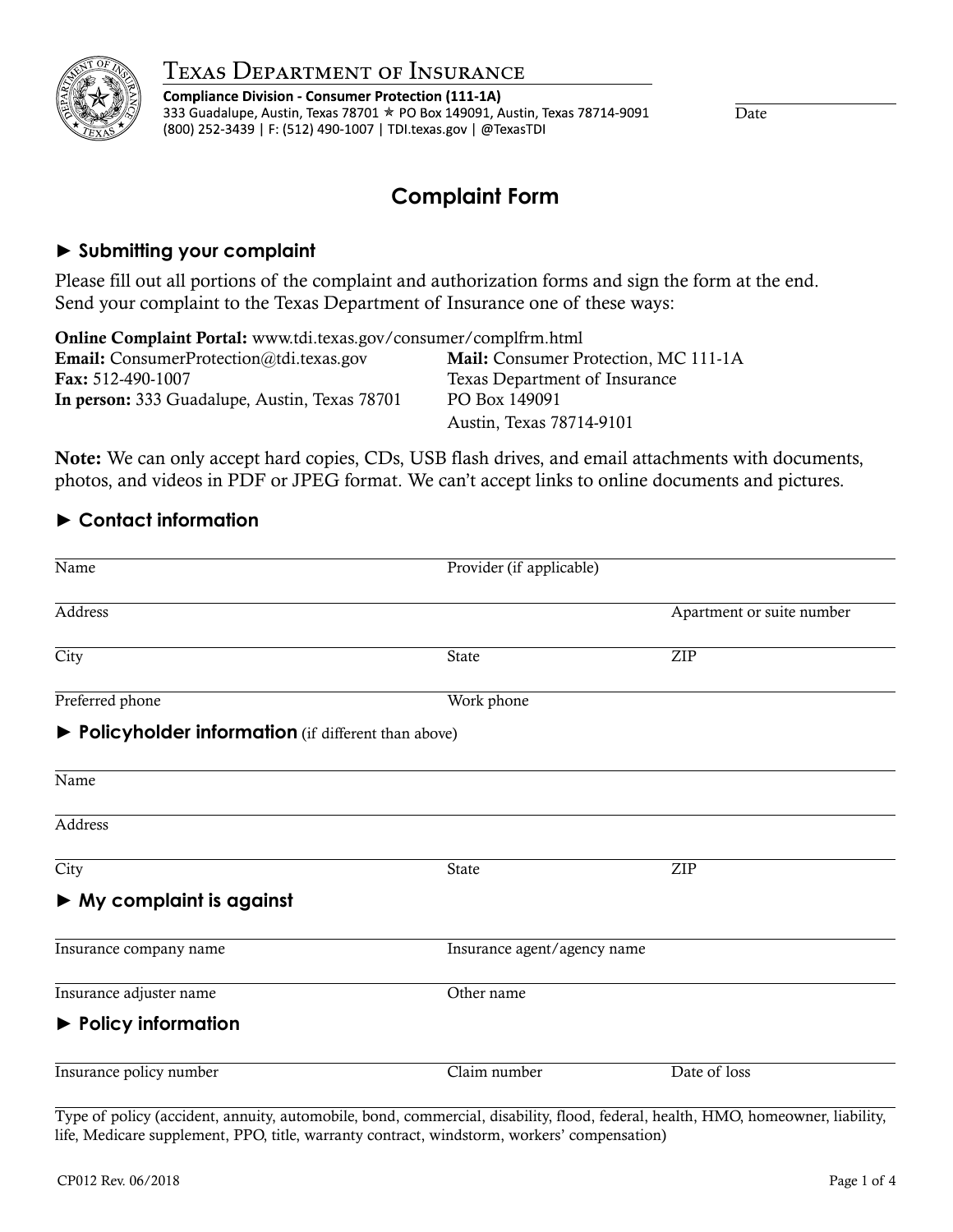#### **► My complaint concerns**

| $\Box$ My claim was denied $\Box$ My rates are too high $\Box$ Customer service $\Box$ My doctor is out of network |               |                                                                                                   |
|--------------------------------------------------------------------------------------------------------------------|---------------|---------------------------------------------------------------------------------------------------|
| $\Box$ My insurance company owes me a refund $\Box$ My claim was underpaid                                         |               | $\Box$ Delayed claim payment                                                                      |
| $\Box$ My agent stole my premium                                                                                   |               | $\Box$ Improper claim/policy notice $\Box$ Agent misrepresented/failed to<br>explain policy terms |
| Email                                                                                                              | Confirm email |                                                                                                   |

TDI may release my email address in response to a public information request?  $\Box$  Yes  $\Box$  No

#### **► My complaint is:**

 $\overline{a}$ 

 $\overline{a}$ 

 $\overline{a}$ 

 $\overline{a}$ 

What do you consider a fair resolution to your problem?

If you need more space, please attach additional pages.

Note: A copy of this complaint will be sent to the insurance companies or agents involved. Have you submitted this complaint to TDI previously?  $\Box$  Yes  $\Box$  No Complaint ID #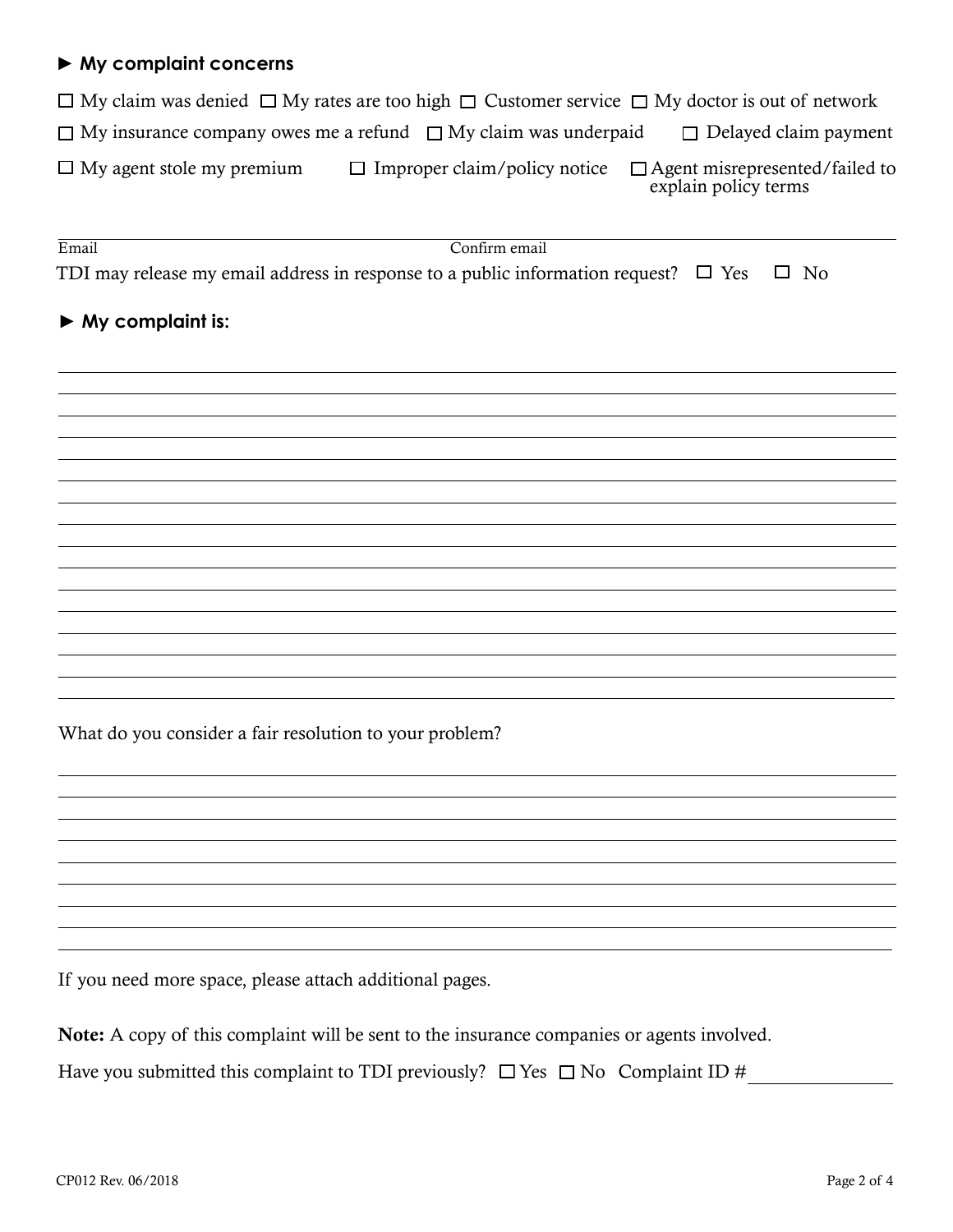# **Approval to share your health information and other private facts**

Authorization to disclose information

To help you, we might need to share information you gave us in your complaint with the person or organization that your complaint is about. Some of the information we need to share might be: (1) about your health, and (2) facts that ID you, for example, your address and birth date. By law, we need your approval to share this information.

#### **► Who has the complaint?**

| Name of person who has the complaint                    |                    |                          |  |  |
|---------------------------------------------------------|--------------------|--------------------------|--|--|
| Other names used by the person who has the complaint    |                    |                          |  |  |
| Date of birth                                           |                    |                          |  |  |
| Address                                                 |                    |                          |  |  |
| City                                                    | State              | ZIP                      |  |  |
| Phone                                                   | Other phone number | Email address (optional) |  |  |
| $\mathbf{A}$ . Who can can use and use its information? |                    |                          |  |  |

#### **► Who can get and use your information?**

By signing this form, you allow the Texas Department of Insurance to share your information with: (1) state and federal government agencies, (2) international regulatory agencies, (3) law enforcement, and (4) the person or organization that the complaint is about:

| Name of person or organization that the complaint is about |       |     |  |
|------------------------------------------------------------|-------|-----|--|
| Address                                                    |       |     |  |
| City                                                       | State | ZIP |  |
| Phone                                                      | Fax   |     |  |

#### **► What can be shared?**

By signing this form, you allow TDI to share the complaint, your health information, and other private facts.

To allow us to share the following information, you must sign or type your name next to each item:

\_\_\_\_\_\_\_\_\_\_\_\_\_\_\_\_\_\_\_\_\_\_\_\_\_\_\_\_\_ Mental health records (excluding psychotherapy notes) \_\_\_\_\_\_\_\_\_\_\_\_\_\_\_\_\_\_\_\_\_\_\_\_\_\_\_\_\_ Genetic information (including genetic test results) \_\_\_\_\_\_\_\_\_\_\_\_\_\_\_\_\_\_\_\_\_\_\_\_\_\_\_\_\_ Drug, alcohol, or substance abuse records \_\_\_\_\_\_\_\_\_\_\_\_\_\_\_\_\_\_\_\_\_\_\_\_\_\_\_\_\_ HIV/AIDS test results/treatment \_\_\_\_\_\_\_\_\_\_\_\_\_\_\_\_\_\_\_\_\_\_\_\_\_\_\_\_\_ Motor vehicle records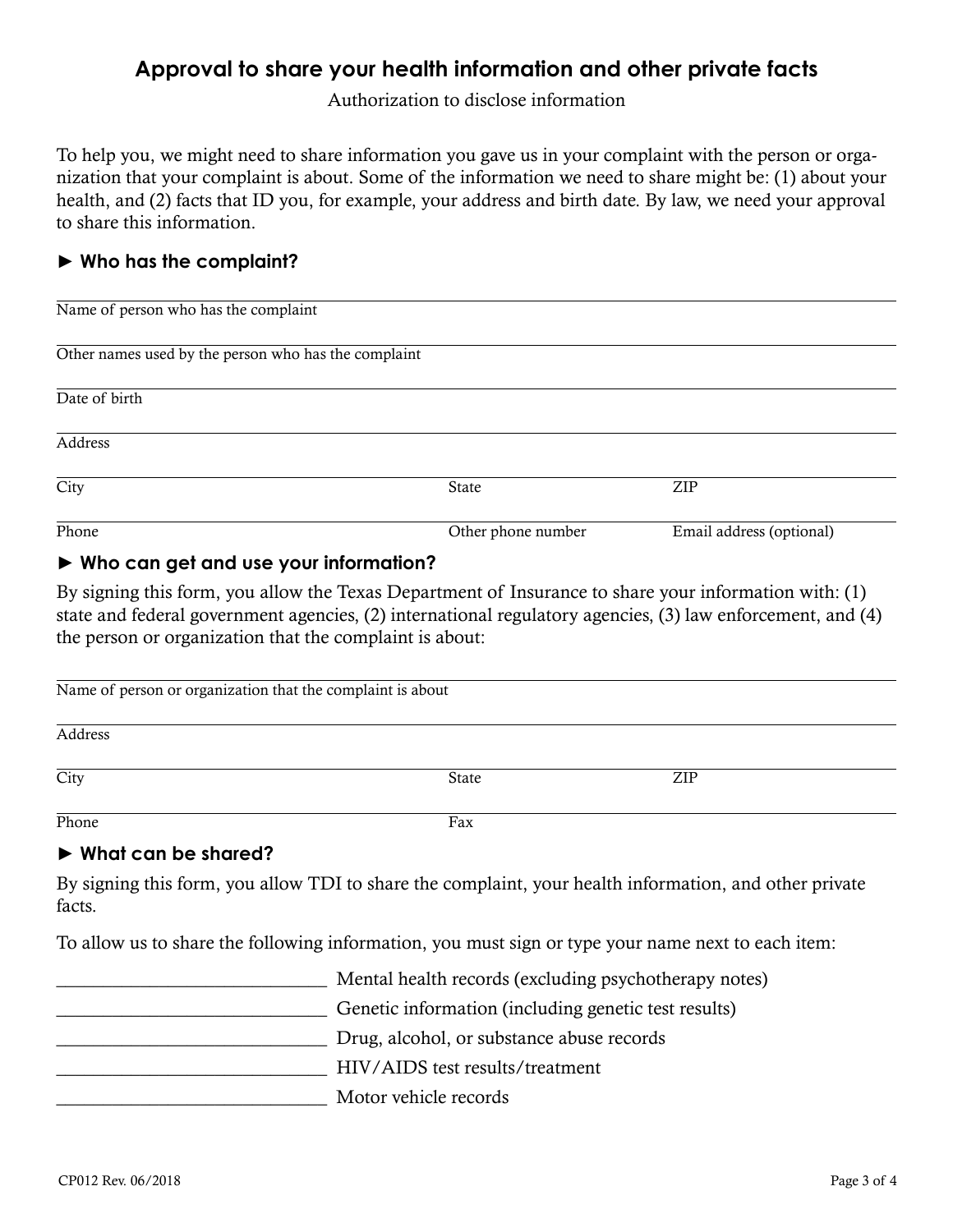#### **► When will this approval end?**

This approval will end if:

- The person with complaint turns 18 years old (the complaint was filed for a person 17 or younger).
- The person who has the complaint tells us they no longer want to file a complaint.
- The person who has the complaint dies. or
- You enter an end date for this agreement here (this is optional):

Month (MM) / Day (DD) / Year (YYYY)

# **► What are your rights?**

You have the right to see and get facts we have about you. If you want to get information we have about you, you must ask us in writing. You might need to pay to get a copy of this information. You can send your letter or email one of these ways:

Email: OpenRecords@tdi.texas.gov Mail: Public Information Coordinator, MC 110-1C Fax: 512-490-1021 Texas Department of Insurance In person: 333 Guadalupe, Austin, Texas 78701 PO Box 149104, Austin, Texas 78714-9104

You have the right to ask that we fix information we have about you that is wrong. If you want to ask that we fix information we have about you that is wrong, you must ask us in writing. The letter or email must have: (1) your name and mailing address, (2) your phone number, (3) details about what needs to be fixed, and (4) the reason or proof showing why the information is wrong. You can send your letter or email one of these ways:

Email: RecordCorrections@tdi.texas.gov Mail: Record Correction Request, MC 113-1C Fax: 512-490-1025 Texas Department of Insurance In person: 333 Guadalupe, Austin, Texas 78701 PO Box 149104, Austin, Texas 78714-9104

You have the right to cancel or change this approval. If you want to cancel this approval or change who can get your health information and other private facts, you must ask us in writing. You can email ConsumerProtection@tdi.texas.gov or send a letter to the address or fax number at the top of this form. Any actions taken and information shared before we get your letter or email are covered by this signed agreement.

# **► Sign below to show you:**

- agree to allow TDI to share my health information and other private facts as listed on this form;
- know TDI might share my information with organizations that are covered in Texas Health and Safety Code section 181.154(c); and
- know TDI is not responsible for health information or private facts shared by the people or other organizations listed on this form.

Person who has the complaint or their authorized representative Date

(Please type your name in the signature block if you're filling out electronically.)

#### If an authorized representative signs this form:

- 1. Print their name:
- 2. How are they related to the person with the complaint:  $\Box$  Parent  $\Box$  Guardian  $\Box$  Other:

If the complaint is on behalf of a person who is age 17 or younger, that person must sign here to allow us to share facts about: (1) birth control / reproductive care; (2) sexually transmitted diseases; (3) drug, alcohol, or substance abuse; and (4) mental health treatment.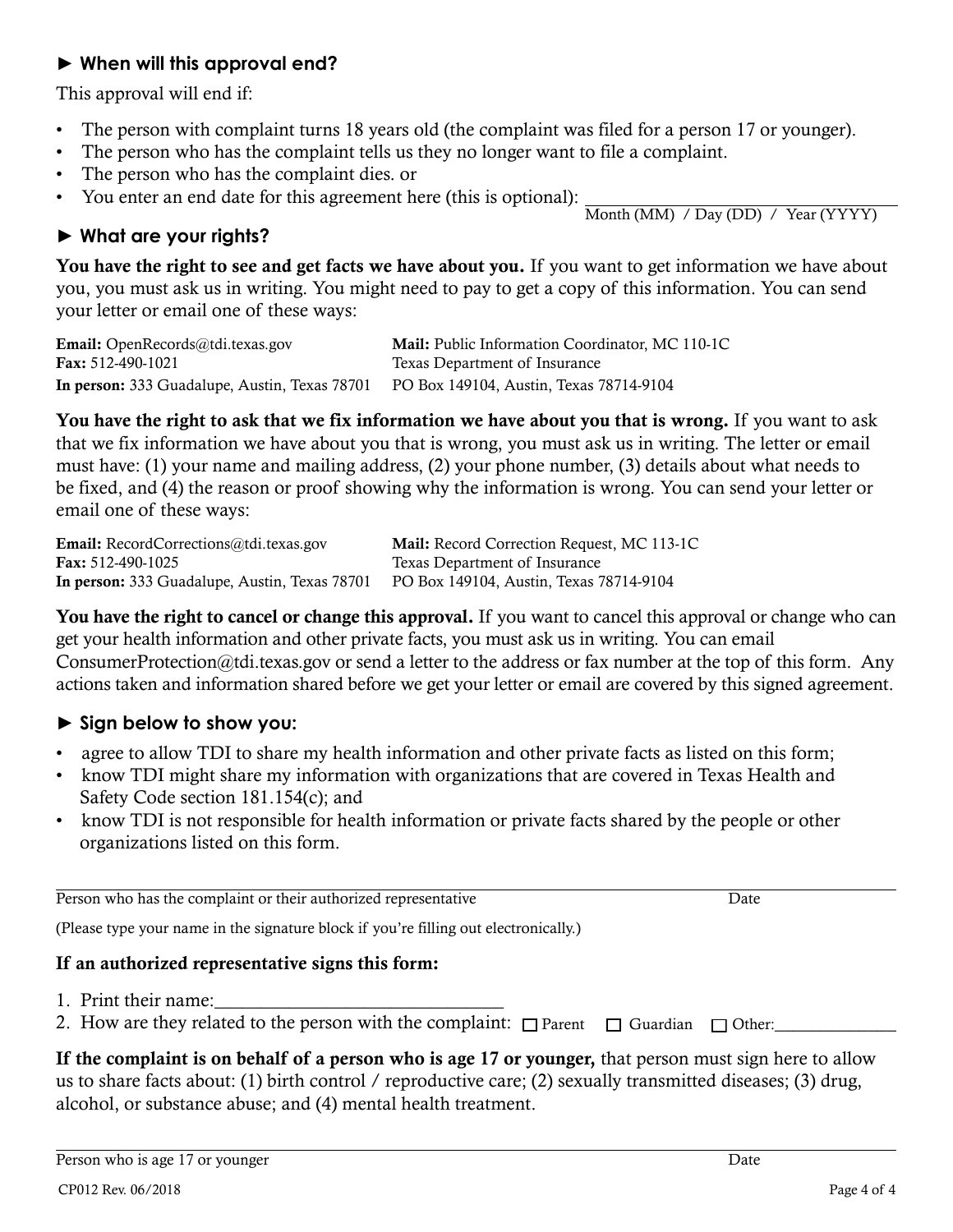*The information in this publication is current as of the revision date. Changes in laws and agency administrative rules made after the revision date may affect the content. View current information on our website. TDI distributes this publication for educational purposes only. This publication is not an endorsement by TDI of any service, product, or company.*